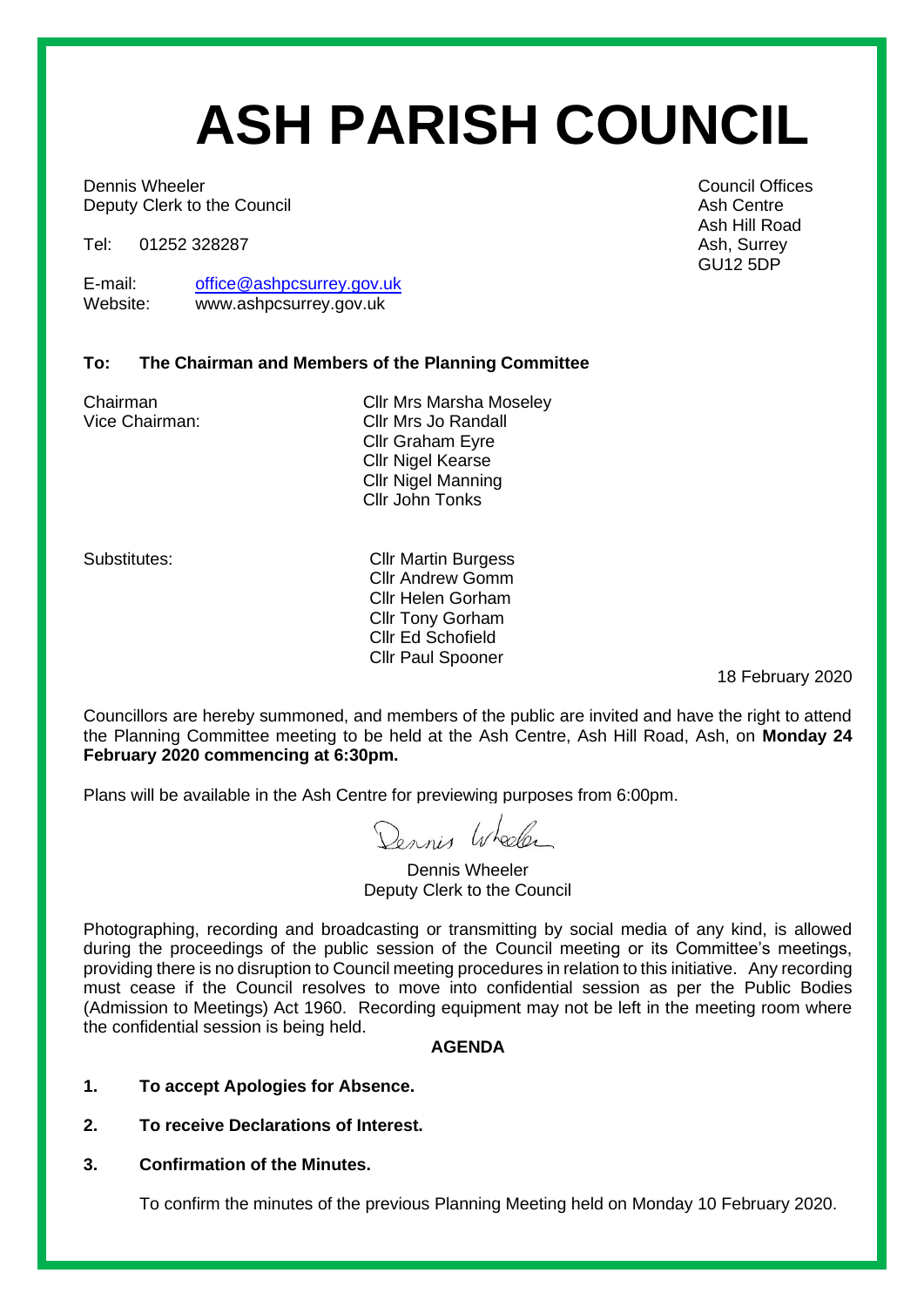#### **4. Adjournment.**

To consider adjourning the meeting for a maximum period of ten minutes to enable members of the public to raise questions in respect of the business on the agenda (Standing Order 3e).

#### **5. Applications for Planning Consent.**

To consider development applications and if deemed necessary, make representations on behalf of the Council subject to plans being received as detailed at Appendix A.

#### **6. Correspondence.**

#### **7. Next Meeting**

The date of the next meeting is **Monday 9 March 2020 at 6.30pm.**